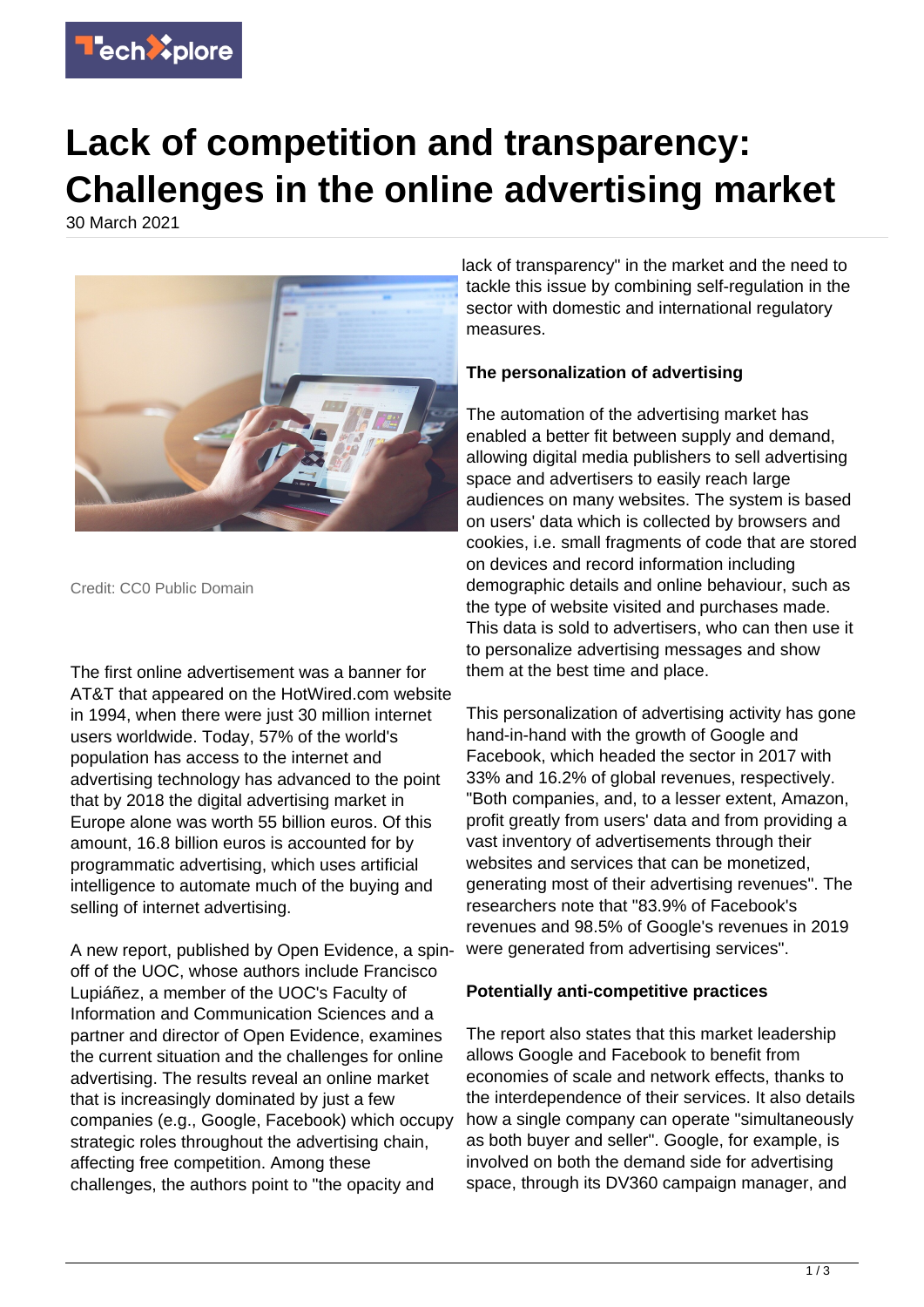

on the supply side, through its AdX exchange platform. At the same time, it also has a key role in support technologies such as website analytics and reforms on disclosure and interoperability, and, if as a shopwindow for advertisements via its search engine.

All these advantages, argue the researchers, mean these platforms may potentially engage in "anticompetitive practices" such as favouring their own products, using their market power in new sectors, or acting as a barrier to access, by charging higher rates to advertisers, publishers or providers of complementary services, for example.

### **Technological complexity, opacity and fraud**

The report highlights the opacity of the [online](https://techxplore.com/tags/online+advertising/) [advertising](https://techxplore.com/tags/online+advertising/) market as one of the gravest issues among the consequences of this type of practice. This lack of transparency is due "in part to the complexity of programmatic advertising, but also to the practices of the online platforms". Within these platforms, so-called "walled garden" companies like Amazon and Facebook can use their dominant positions to limit the release of information on the cost, revenues and effectiveness of advertising placement. These activities make it "very difficult to know how the money is spent and where the advertisements appear, leading advertisers and publishers to question the effectiveness of the online advertisement and hindering decisionmaking".

Fraud is another effect of this opacity in the value chain of [advertising](https://techxplore.com/tags/advertising/) technology, including dependence on algorithms and the large number of intermediary businesses. According to 2017 figures published in the report, fraud cost advertisers around 13.6 billion euros globally.

### **International cooperation between regulatory authorities**

The study's conclusions also set out a number of solutions to these issues, including responses at public policy level and at the level of the sector and the companies involved. With regard to the issues of competition and transparency, these include measures such as "the creation of units within the [regulatory authorities](https://techxplore.com/tags/regulatory+authorities/) to deal specifically with digital

platforms, with control and executive powers; the establishment of codes of conduct; regulatory necessary, anti-trust measures". Given the transnational nature of the platforms, the researchers also recommend "cooperation between regulatory authorities to share learning, improve cross-border regulation and coordinate measures".

The report also examines various self-regulatory initiatives within the industry, such as the development of standards and practices for measuring and ensuring the quality of advertisements, guidelines for improving transparency on tariffs and programmes governing users' privacy and consent. Finally, it emphasizes that no measure is sufficient "in itself", but "a better implementation of existing initiatives and a combination of the proposed measures could be effective in tackling the problems identified in this sector".

### **More information:**

[platformobservatory.eu/app/upl … arency-](https://platformobservatory.eu/app/uploads/2020/12/Annex-7.-Analytical-Paper-3-Ads-transparency-B2B_final.pdf)[B2B\\_final.pdf](https://platformobservatory.eu/app/uploads/2020/12/Annex-7.-Analytical-Paper-3-Ads-transparency-B2B_final.pdf)

 Provided by Universitat Oberta de Catalunya (UOC)